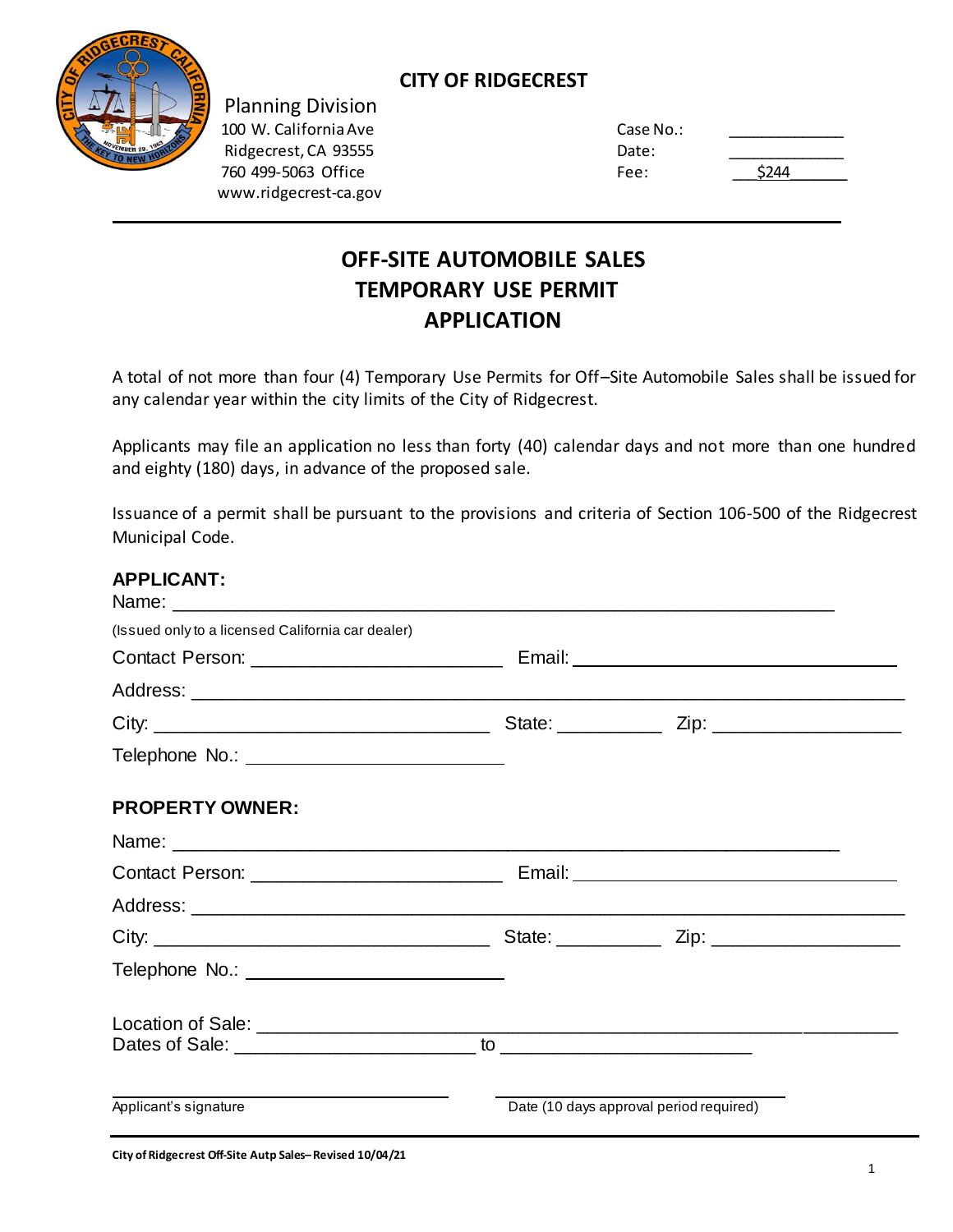### Ridgecrest Municipal Code Article IX. Automobile Sales

Sec. 106-498. - General.

No person shall conduct an off-site automobile sale or permit off-site automobile sales to be conducted without first securing a permit pursuant to this article.

(Code 1980, § 20-31.1; Ord. No. 03-01, § 3)

Sec. 106-499. - Definitions.

The following words, terms and phrases, when used in this article, shall have the meanings ascribed to them in this section, except where the context clearly indicates a different meaning:

Automobile means cars, light trucks, motorcycles, mopeds, and other forms of motorized vehicular transport.

Director means the director of community development.

Off-site sales means sale of three or more automobiles at a location not open for automobile sales business during regular business hours on a year-round basis.

Temporary use means use of property for off-site automobile sales for three or fewer consecutive days.

(Code 1980, § 20-31.2; Ord. No. 03-01, § 3)

Sec. 106-500. - Application for permit.

(a)Applications for a permit to conduct off-site automobile sales shall be filed with the director of community development. The applicant must be a licensed California car dealer. The director shall prepare an application form which requests information from the applicant needed by the director to make a decision consistent with this arti cle.(b)The applicant shall file a completed application no fewer than 40 calendar days and no more than 180 calendar days in advance of the proposed sale. The director shall prepare a written decision within ten calendar days of the date a completed application is filed. The decision shall contain the findings of fact upon which the decision is made. (Code 1980, § 20-31.3; Ord. No. 03-01, § 3)

Sec. 106-501. - Findings.

The following findings must be made by the director prior to approving a permit:

(1)The proposed use will be located, operated, and maintained in a manner consistent with each of the applicable sections of the Code, including the provisions of this article.(2)The proposed site shall be improved and shall be located within a commercial or industrial zone.(3)The proposed use will not be detrimental to property or improvements in the surrounding area or to the public health, safety, or welfare.(4)The proposed use will have no significant adverse environmental effects.(5)The proposed site is adequately served by streets or highways having sufficient width and improvements to accommodate the kind and quantity of traffic that the temporary use will or reasonably might generate.(6)Adequate temporary parking to accommodate vehicular traffic to be generated by the use will be available on-site or at alternate locations acceptable to the director.(7)The applicant has paid fees and deposits owed to the city, both related to the applied-for permit and to any other matter, in a timely manner, including any past-due payments for other permits if applicable.

(Code 1980, § 20-31.4; Ord. No. 03-01, § 3)

#### Sec. 106-502. - Permit decision.

Decisions on the permit application shall be made by the director in accordance with the criteria of this article. The directorshall not issue more than four permits during each calendar year in the entire city. A permit for off-site automobile sales shall be effective for the dates specified by the director, not to exceed three days plus such time as the director approves for setting up and dismantling the site.

(Code 1980, § 20-31.5; Ord. No. 03-01, § 3)